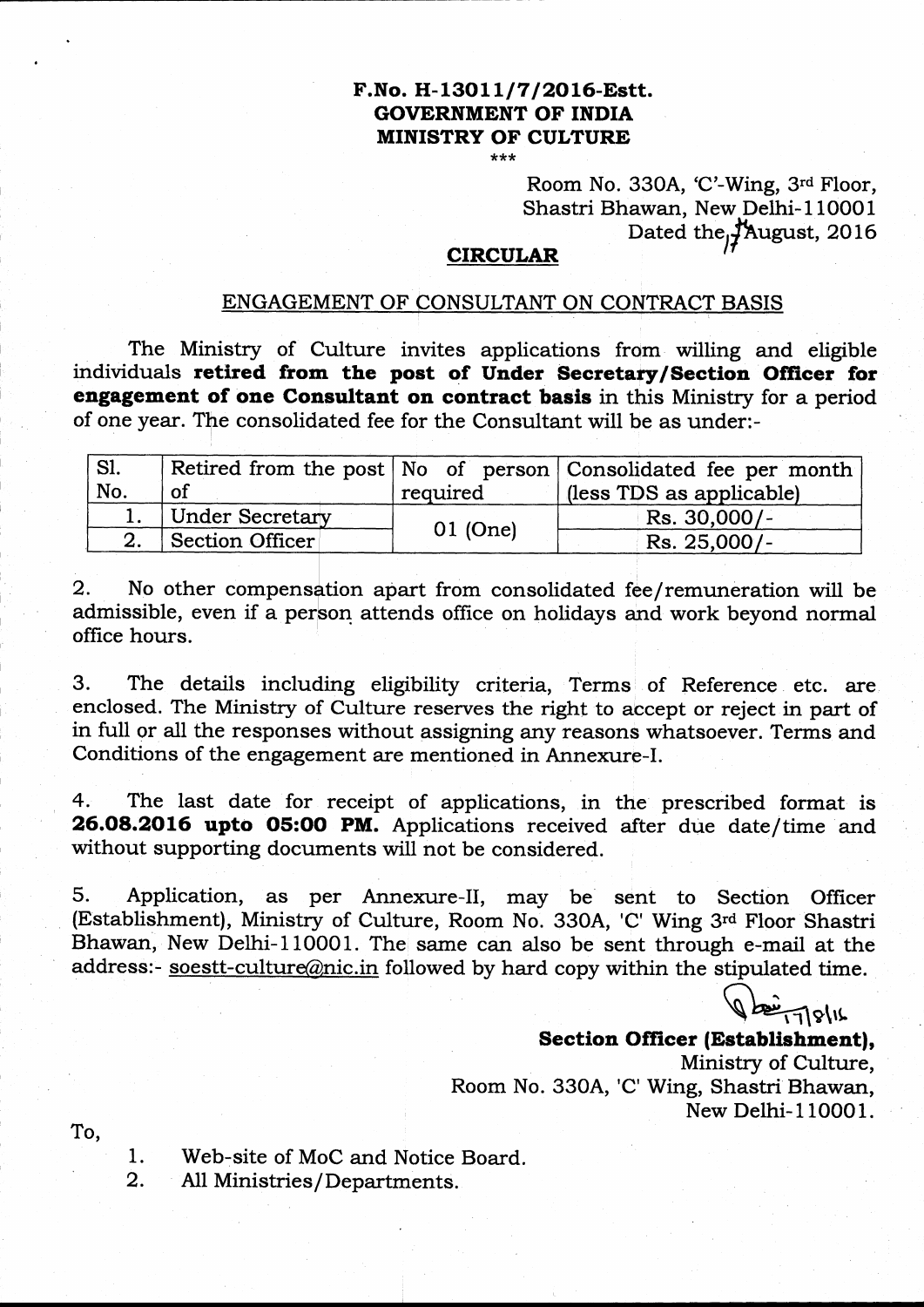### 'ferms and Conditions

### 1. Eligibility:

- 1.1 Persons retired from the post of Section Officer/Under Secretary are eligible for the position of Consultant.
- L.2 Should have good communications and interpersonal skills, fair knowledge of computer applications such as MS Word, MS Excel and Power Point etc.
- 1.3 Should have expertise in noting/drafting, budget/accounts, office procedure, etc.
- 1.4 Should have good experience of administration and finance.

### 2. Age Limit:

2.L Should not be more than 62 years of age on the last date for receipt of application.

### 3. Remuneration:

- 3.1 The monthly consolidated remuneration of Rs. 25,000/-(Twenty five thousand) & Rs. 3O,OOO/-(Thirty thousand only) will be paid to the Consultant retired from the post of Section Officer & Under Secretary respectively.
- 3.2 Shall not be entitled to any allowance such as DA, transport facility, residential accommodation, CGHS/Medical facility, Medical reimbursement etc.

### +. Engagemeat:

The engagement of Consultant will be purely on contract basis and will not confer any right for regular appointment in the Ministry/organization: 4.L

#### Scope of Work/Job Responsibility: 5.

To review the pay revisions/fixation of all employees of autonomous offices under this Ministry and rectify anomalies. 5;1

#### Drawal of Pension: 6.

- The retired Govt. servant engaged as Consultant shall continue to draw pension 'and Dearness Relief on pension during the period of his engagement as Consultant. 6.1
- The engagement as Consultant shall not be considered as a case of reemployment. 6.2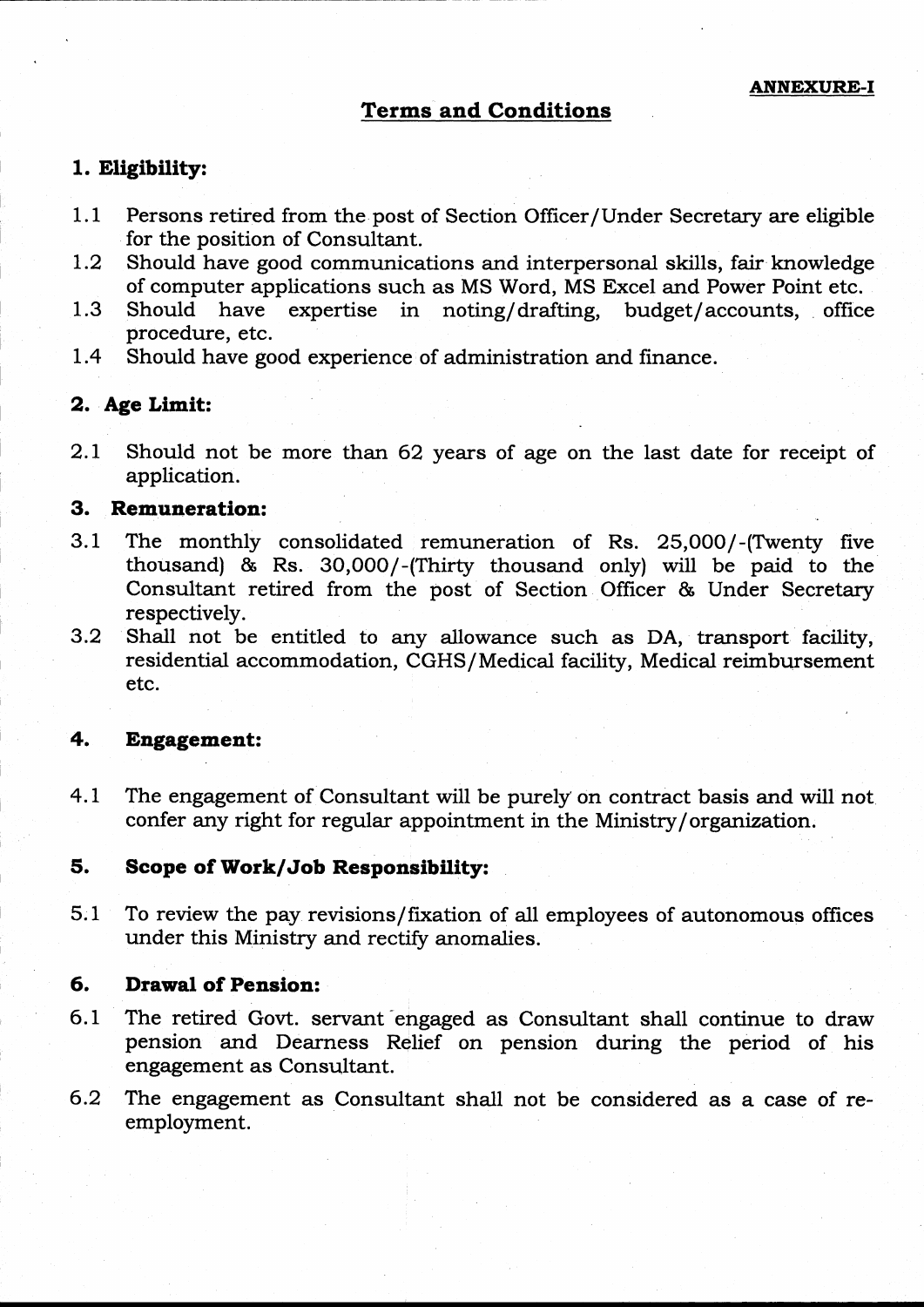## 7. Leave :

- 7.L The Consultant shall be entitled to avail 8 days of Leave in a calendar year with reimbursement on pro rata basis. Therefore, he shall not draw any remuneration in case of his absence beyond 8 days in a year.
- 7.2 The un-availed leave in a calendar year can neither be carried forward to next calendar year nor be entifled for leave encashment.

# 8. Working Hours:

- 8.1 The Consultant shall be required to observe the normal office timing and may also be called upon to attend the office on Saturday, Sunday or any holiday in case of exigencies of work.
- 8.2 They shall mark their attendance in AEBAS mandatorily and failing which may result in deduction of remuneration.

# 9. Tax Deduction at Source:

9.1 The Income Tax or any other tax will be deducted at source as per Government instructions. Necessary TDS Certificate will be issued to them.

# 10. Confidentiality of data and documents:

- 10.1 The intellectual Property Rights (IPR) of the data collected as well as deliverables produced for the Ministry/organization shall remain with the Ministry.
- lO.2 No one shatl utilize or publish or disclose or part with, to a third party, any part of the data or statistics or proceedings or information collected for the purpose of his assignment or during the course of assignment for the Ministry without the express written consent of the Ministry.
- 10.3 The Consultant shall be bound to hand-over the entire set of records of assignment to the Department before the expiry of the contract, and before the final payment is released by the Ministry.
- 10.4 The Consultant would be required to sign a non-disclosure undertaking as per ANNEXURE-III.

# 11. Conflict of interest:

- 11.1 The Consultant shall in no case represent or give opinion or advice to others in any matter which is adverse to the interest of the Ministry nor will he indulge in any activity outside the terms of the contractual assignment.
- 11.2 The Consultant shall not claim any The Consultant shall not claim any<br>benefit/compensation/absorption/regularization of service with this Ministry. shall not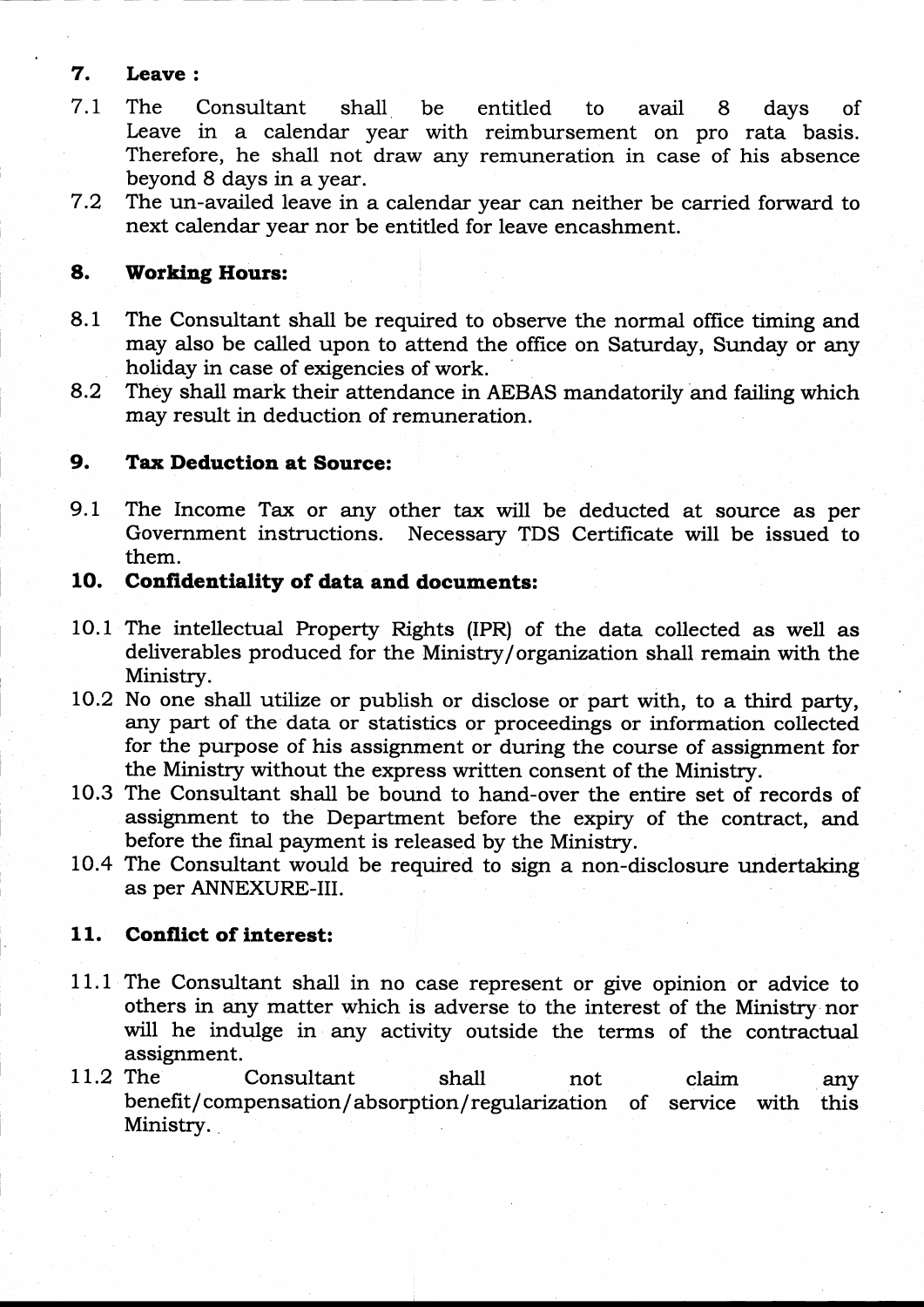# 12. Termination of Agreement:

L2.L The Ministry may terminate the contract to which these terms apply, if:-

- (i.) The Consultant is unable to address the assigned work.
- (ii.) Quality of the assigned work is not to the satisfaction of the Controlling Officer/Competent Authority in the Ministry.
- (iii.) The Consultant is found lacking in honesty and integrity.
- (iv.) The Competent Authority in the Ministry may also terminate the contract at any time without giving any notice and also without assigning any reason.

\*\*\*\*\*\*\*\*\*\*\*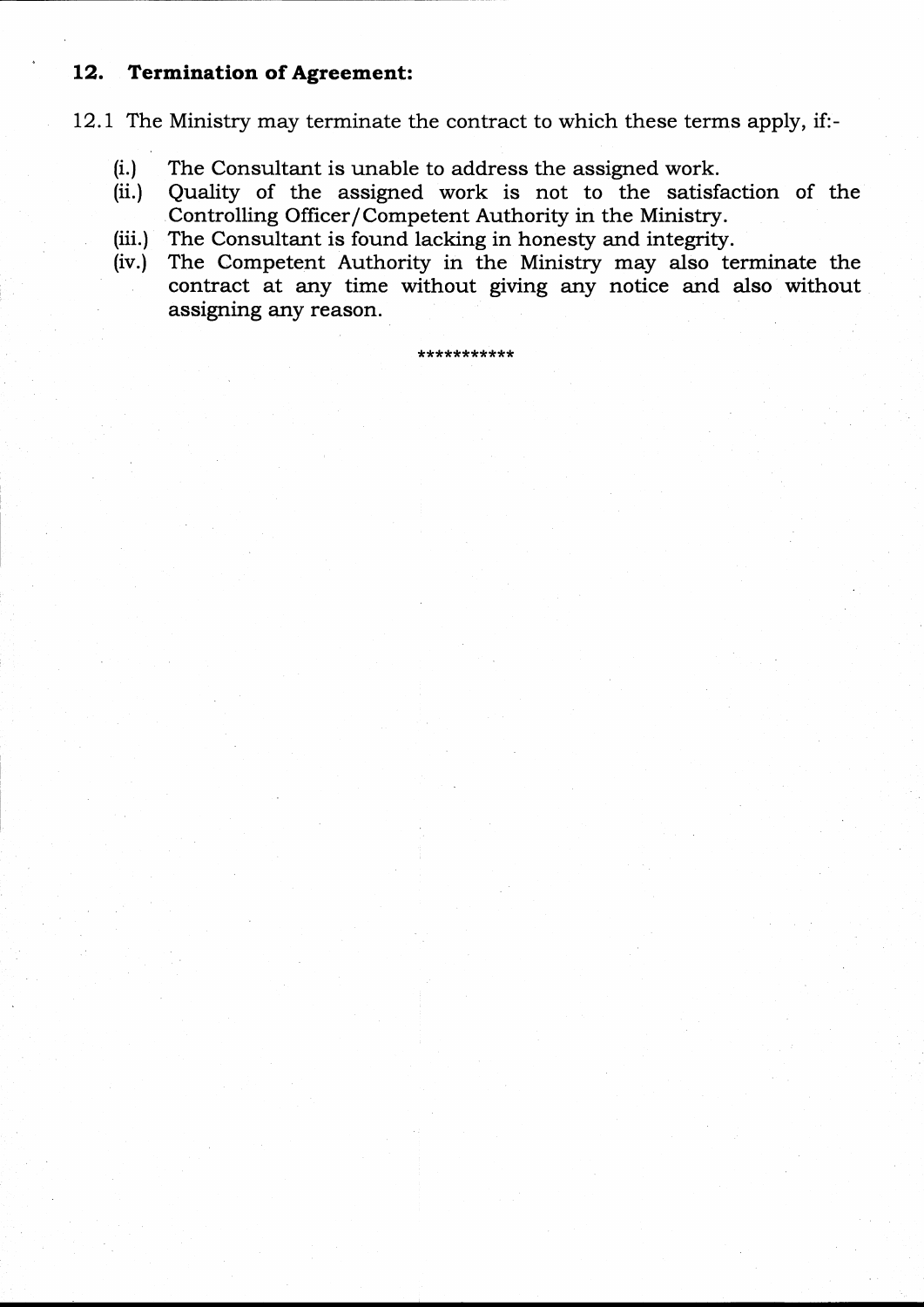Application for engagement as Consultant on contract basis in Ministry of Culture.

| Name                              |                                       |
|-----------------------------------|---------------------------------------|
| Mother's/Father's/Husband's       |                                       |
| Name                              |                                       |
| Date of birth                     |                                       |
| <b>Address for Correspondence</b> |                                       |
|                                   |                                       |
|                                   |                                       |
|                                   |                                       |
| <b>Permanent Address</b>          |                                       |
|                                   |                                       |
|                                   |                                       |
| Contact No./Nos.                  |                                       |
| Email ID                          |                                       |
| Educational/Technical             |                                       |
| Qualification (S)                 |                                       |
| Details of experience to be       | Duly filled proforma "APPENDIX"<br>is |
| attached in proforma              | attached.                             |
| appended as "APPENDIX"            |                                       |
| Date of retirement and name       |                                       |
| of the office where the officer   |                                       |
| was last working. Enclose the     |                                       |
| copy of PPO.                      |                                       |
| other<br>relevant<br>Any          |                                       |
| information (use a separate       |                                       |
| sheet, if necessary)              |                                       |

The information furnished above is true. I have carefully read the terms and conditions mentioned in Annexure-I and they are acceptable to me. I certify that no disciplinary proceedings are pending against me, as on date.

Signature of the Applicant

Date: Place: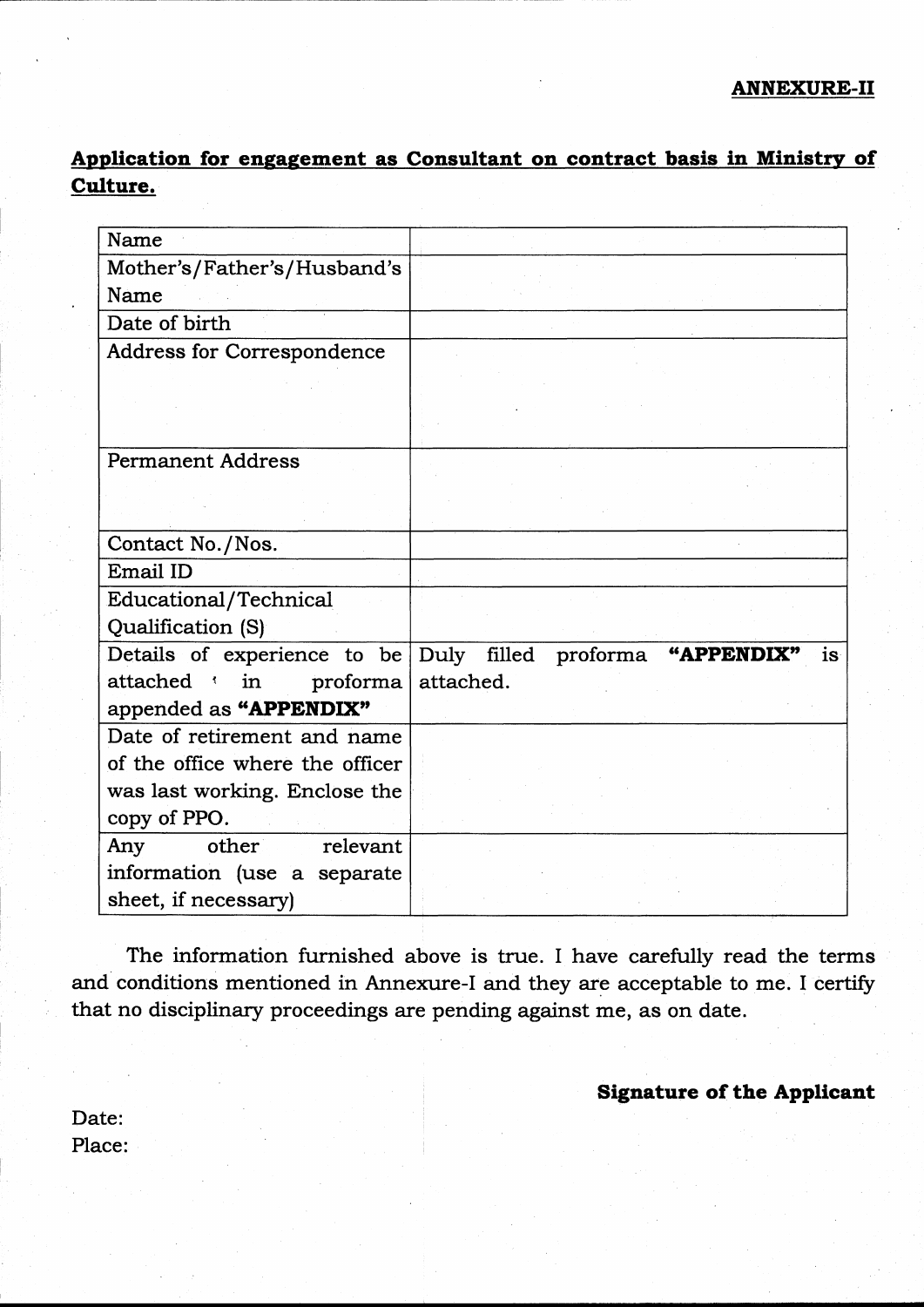# Details of experience

I

t

| Period    | Name of      | Post,           | Description of duties |
|-----------|--------------|-----------------|-----------------------|
| (Starting | Office/      | Rem'uneration   | performed             |
| from the  | Organization | or Pay Band     |                       |
| latest)   |              | with Grade Pay, |                       |
|           |              | if applicable   |                       |
|           |              |                 |                       |
|           |              |                 |                       |
|           |              |                 |                       |
|           |              |                 |                       |
|           |              |                 |                       |
|           |              |                 |                       |
|           |              |                 |                       |
|           |              |                 |                       |
|           |              |                 |                       |
|           |              |                 |                       |
|           |              |                 |                       |
|           |              |                 |                       |
|           |              |                 |                       |
|           |              |                 |                       |
|           |              |                 |                       |
|           |              |                 |                       |
|           |              |                 |                       |
|           |              |                 |                       |
|           |              |                 |                       |
|           |              |                 |                       |
|           |              |                 |                       |
|           |              |                 |                       |
|           |              |                 |                       |
|           |              |                 |                       |
|           |              |                 |                       |
|           |              |                 |                       |
|           |              |                 |                       |
|           |              |                 |                       |

Name/Signature:-